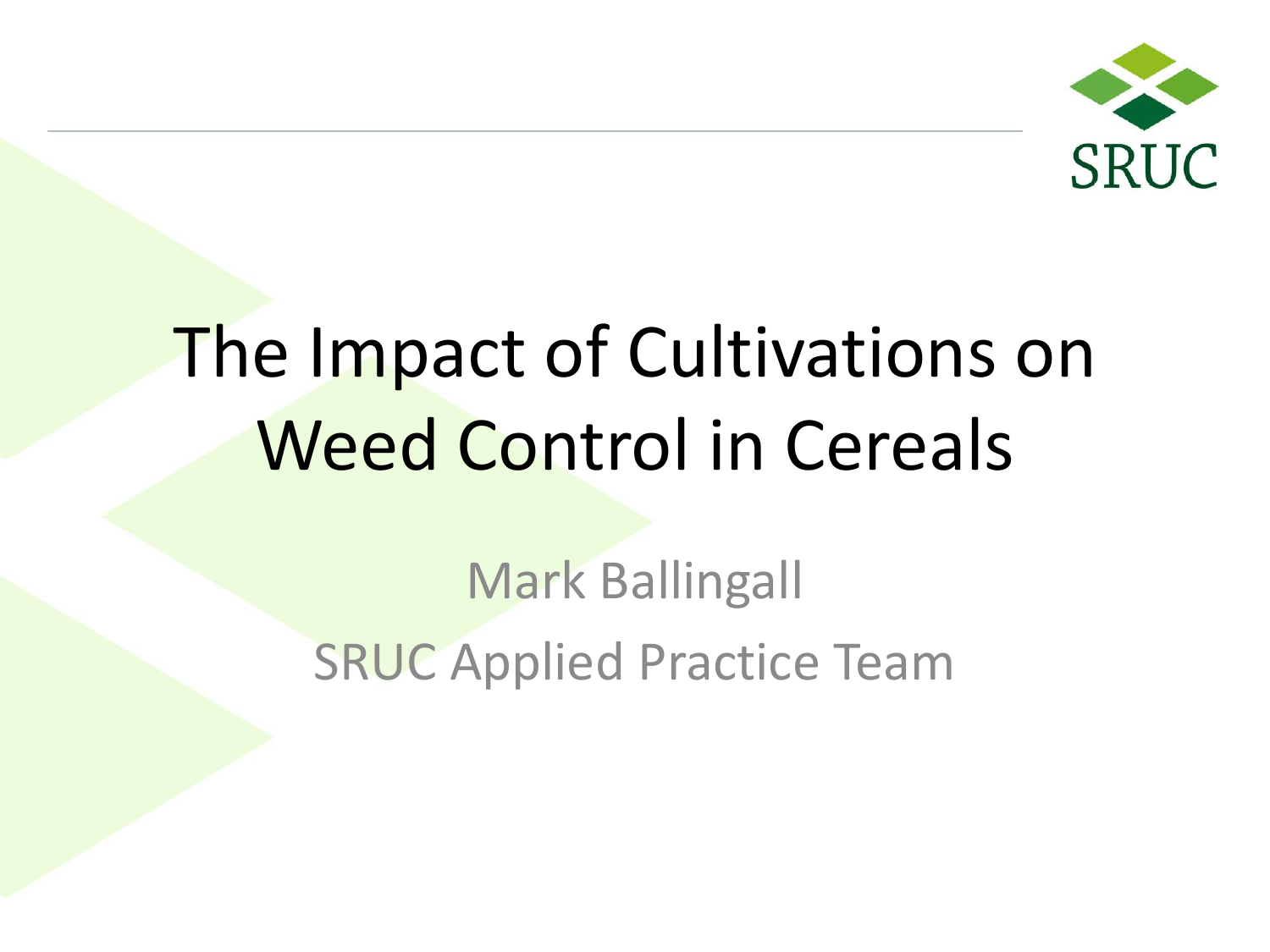# Area of arable land under different cultivation regimes, source Defra

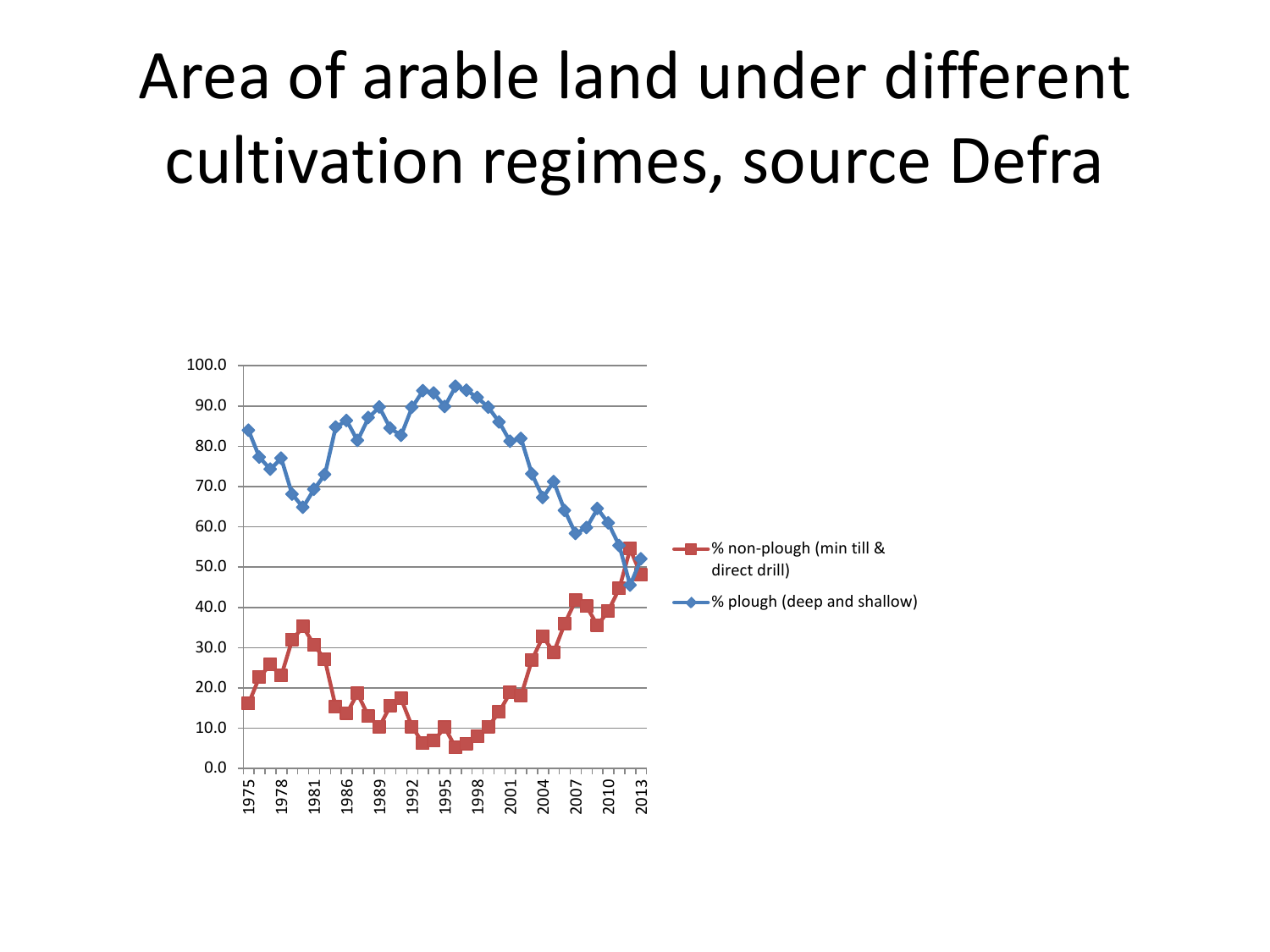## From this



Good ploughing inverts grass seeds- rot or predated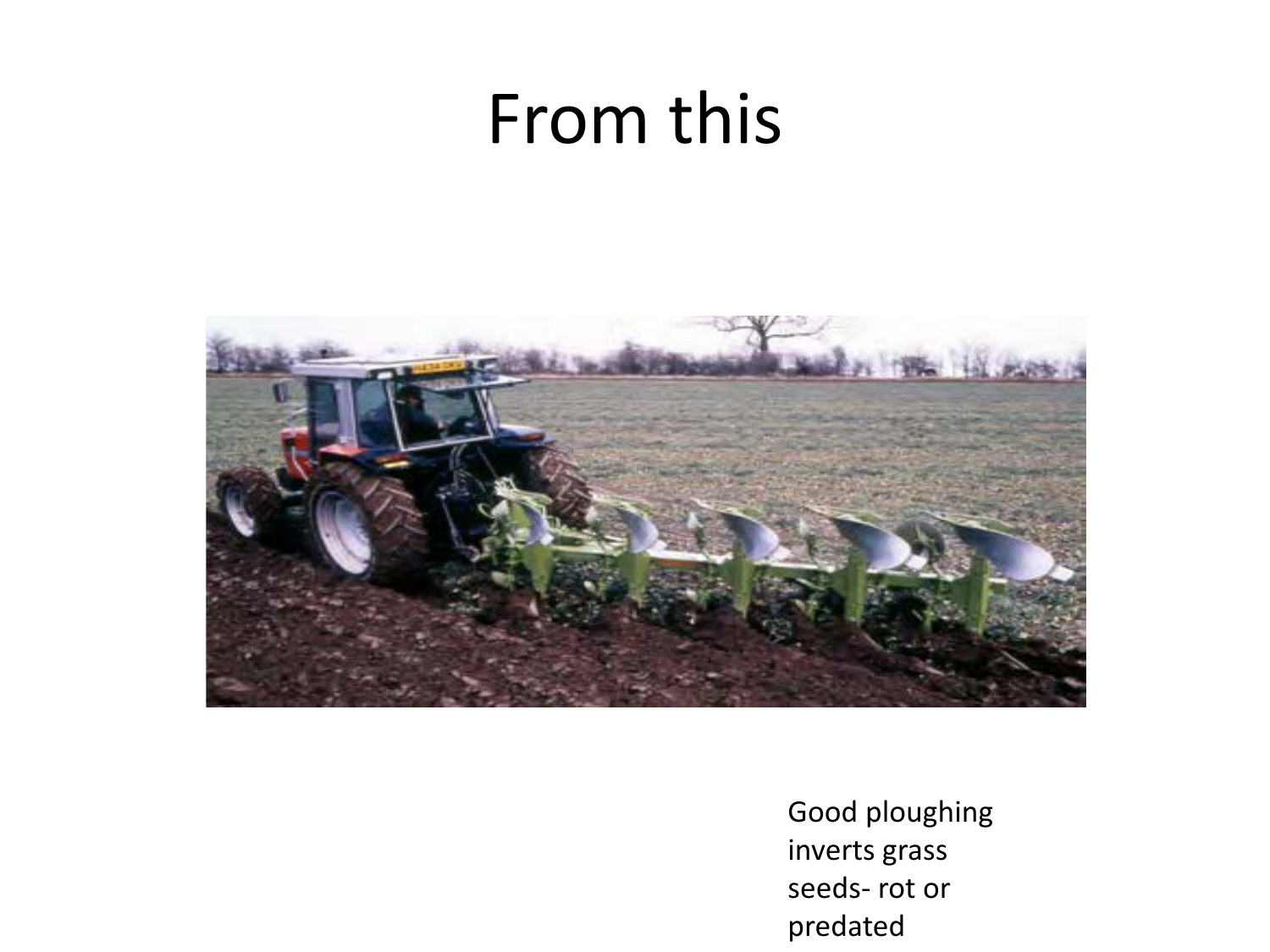### To this







#### Minimal tillage favours grass weeds as retains seed close to the surface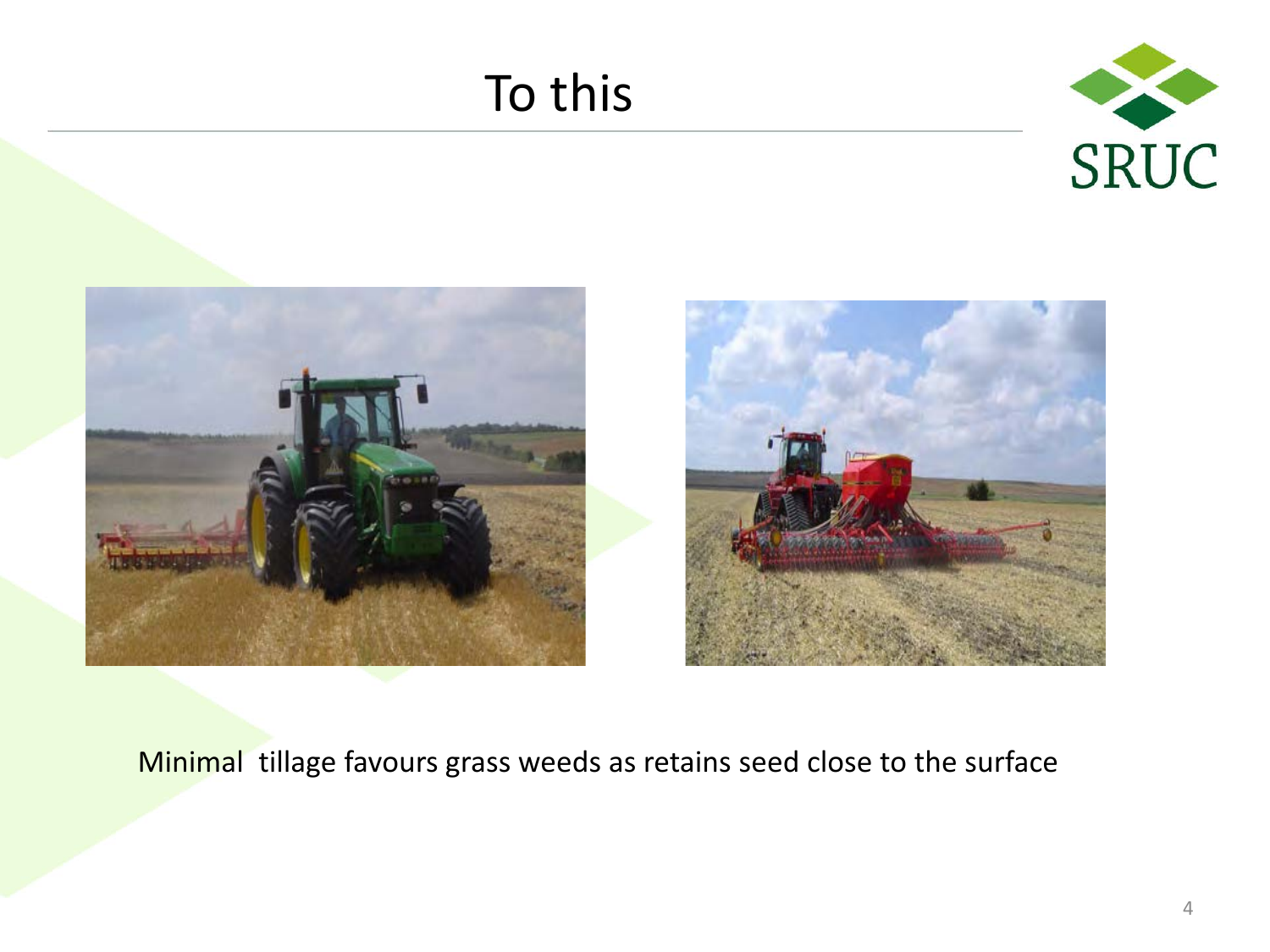

- Introduction of paraquat and then glyphosate
- Massive increase in autumn drilled crops
- Shorter rotations; earlier drilling
- Winter wheat became the most profitable crop
- As farming systems evolved so too did the weeds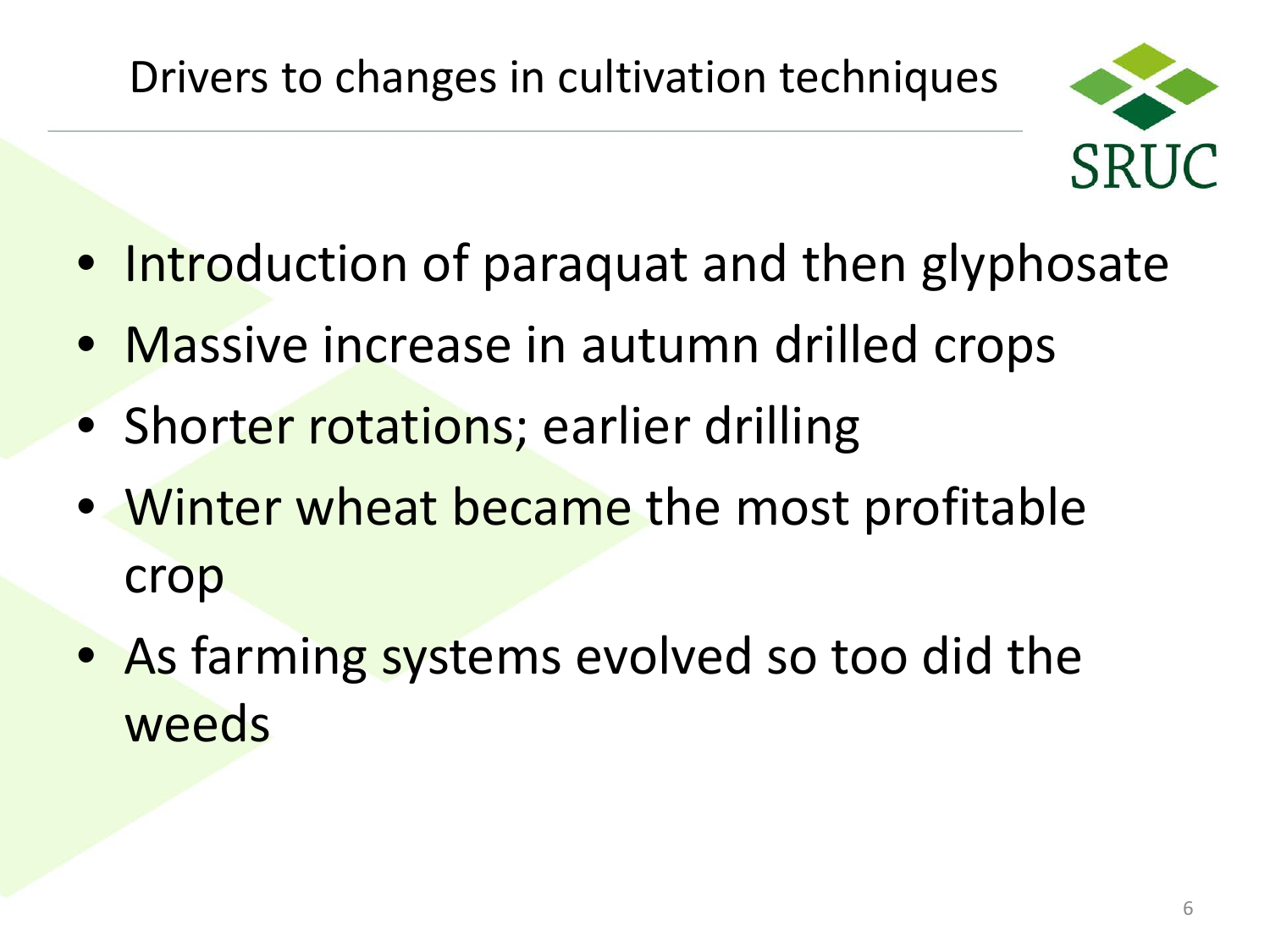# What happened next ?



- An increasing reliance on herbicides to control changes in grass weeds:
- Black-grass rapidly became the dominant weed in arable rotations in England
- Wild oats became the next dominant weed
- Annual meadow-grass too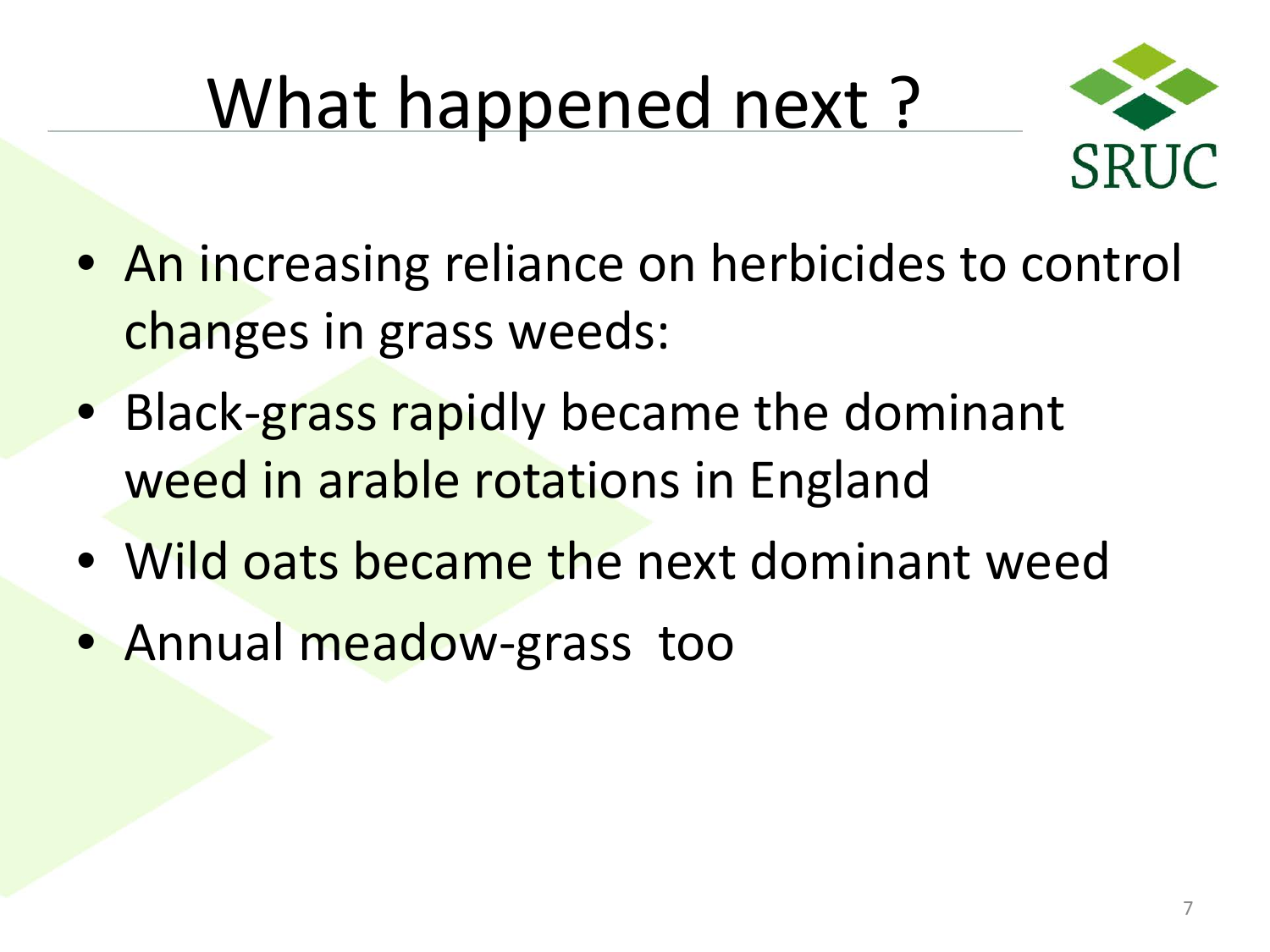**Herbicide use for grass-weed control in cereals in Great Britain in the 2006 cropping year, in terms of spray hectares (CSL, 2006).**



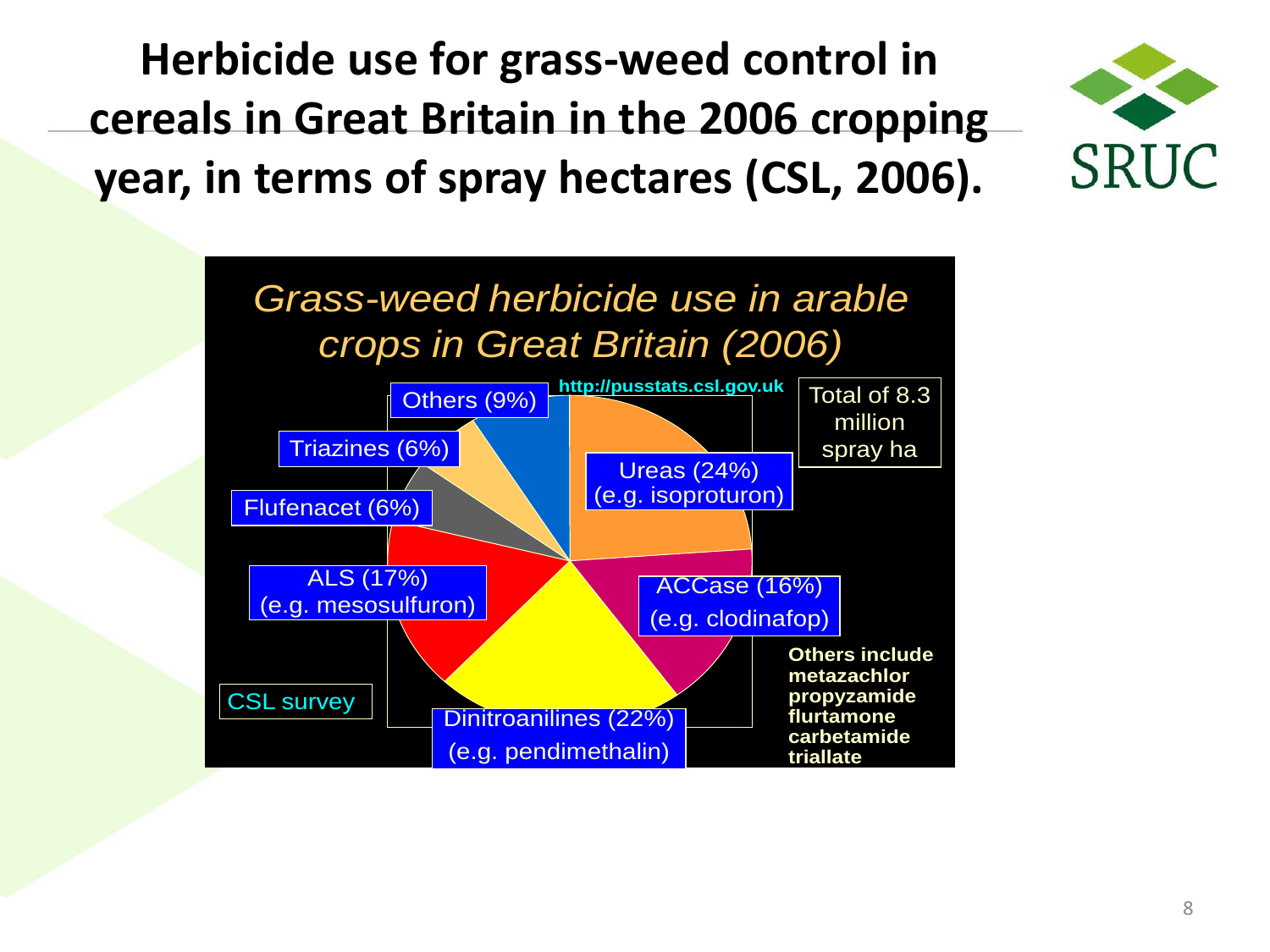## **Number of available pesticide products 1998 - 2008** (slide courtesy of ECPA)



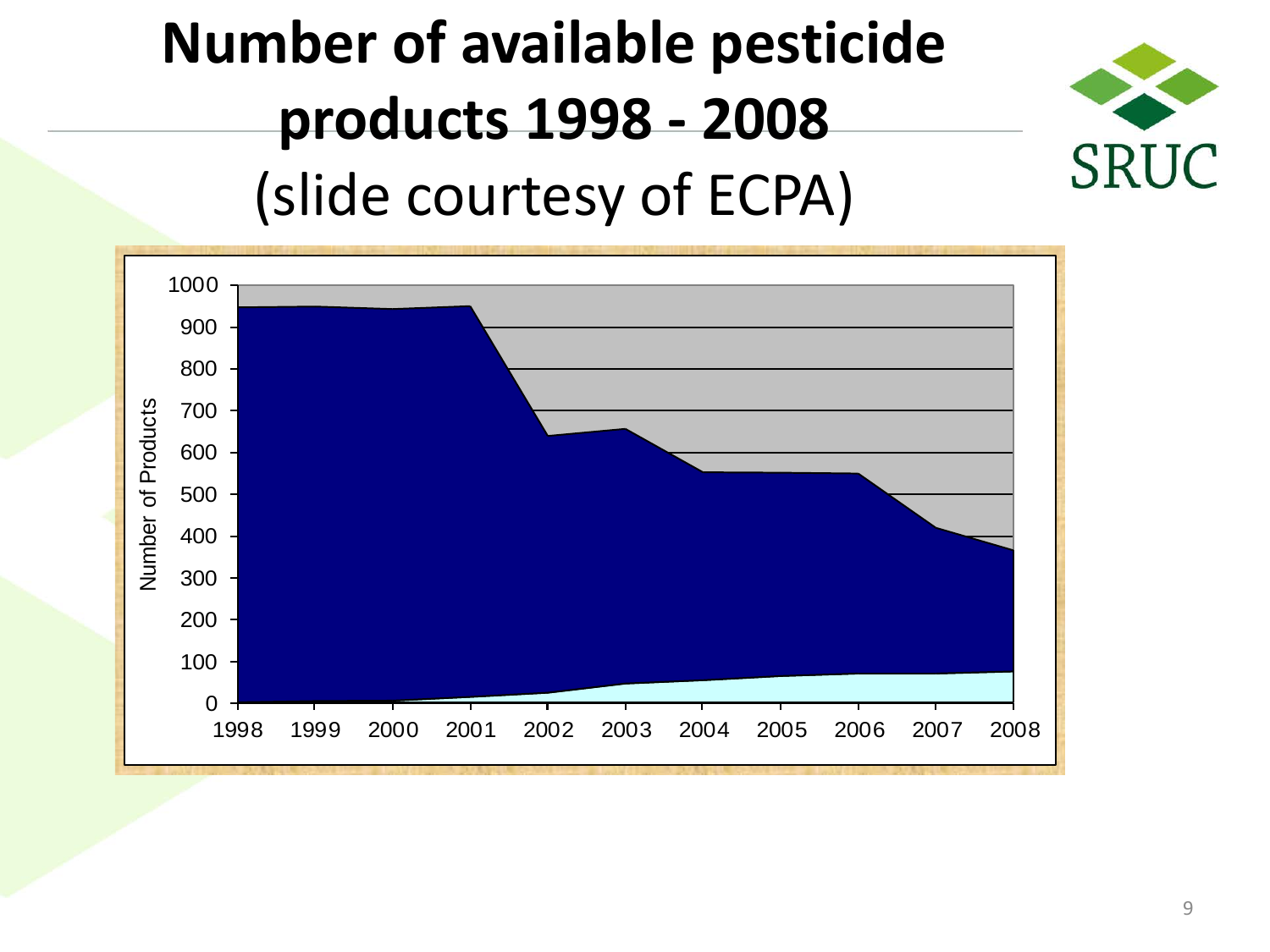#### Average numbers of Alopecurus myosuroides plants m2

Impact of Tillage regimes following ploughing, non-inversion cultivation and direct drilling,



based on -analysis of data from 25 field experiments. (P J W LUTMAN\*, S R MOSS\*, S COOK† & S J WELHAM)

|                                   | Noninversion | Ploughing | Direct   | <b>SED</b> |
|-----------------------------------|--------------|-----------|----------|------------|
|                                   | cultivation  |           | drilling | (38 d.f.)  |
|                                   |              |           |          |            |
|                                   |              |           |          |            |
| Log10 transformed mean (plants/m2 | 118          | 37        | 137      | 0.045      |
|                                   |              |           |          |            |
|                                   |              |           |          |            |
| % Change                          |              | $-69$     | 16       |            |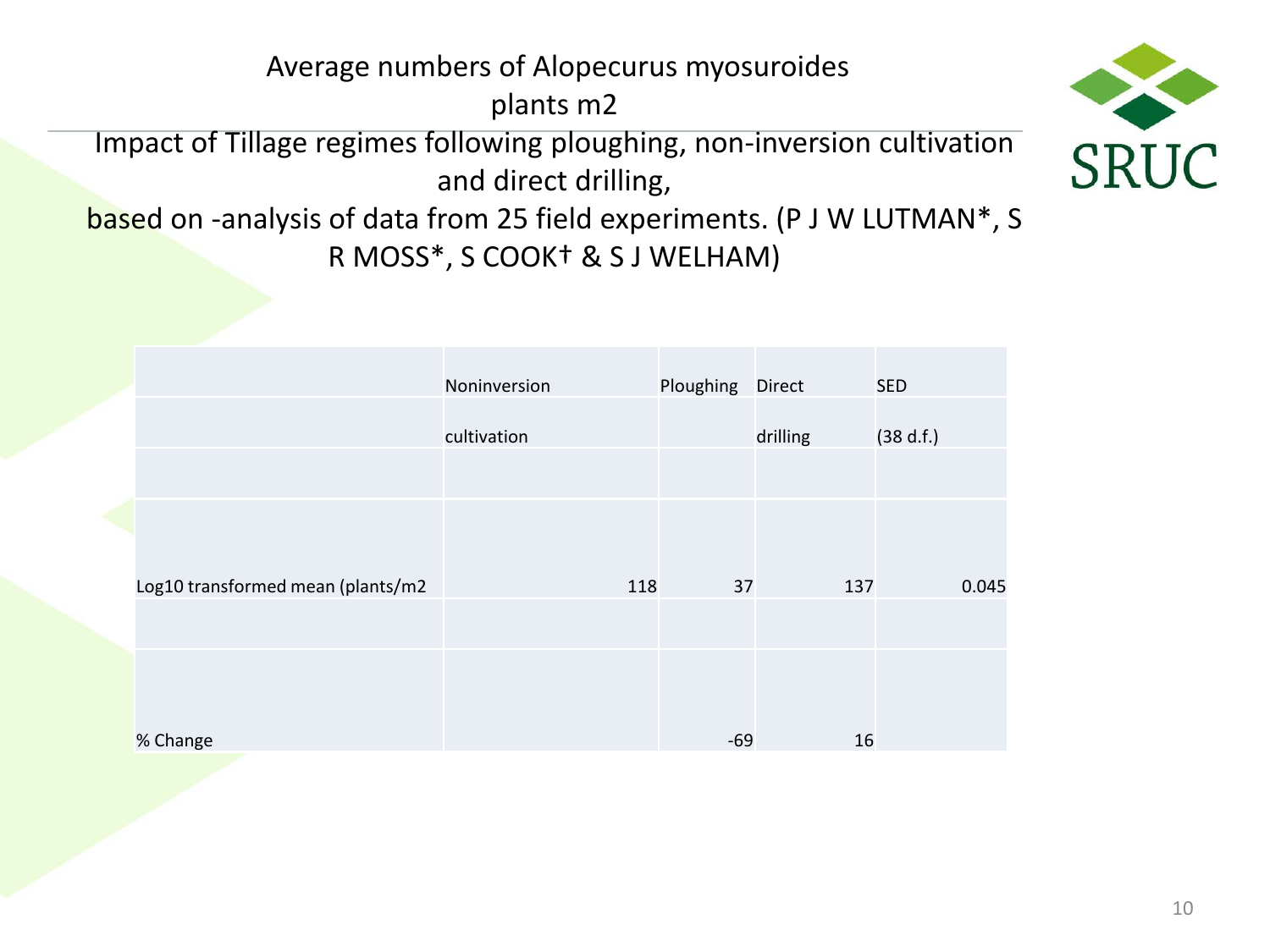**Yield loss response curves for black-grass (***A. myosuroides***) and wild-oat (***A. fatua***)** (from Wilson & Wright 1990)



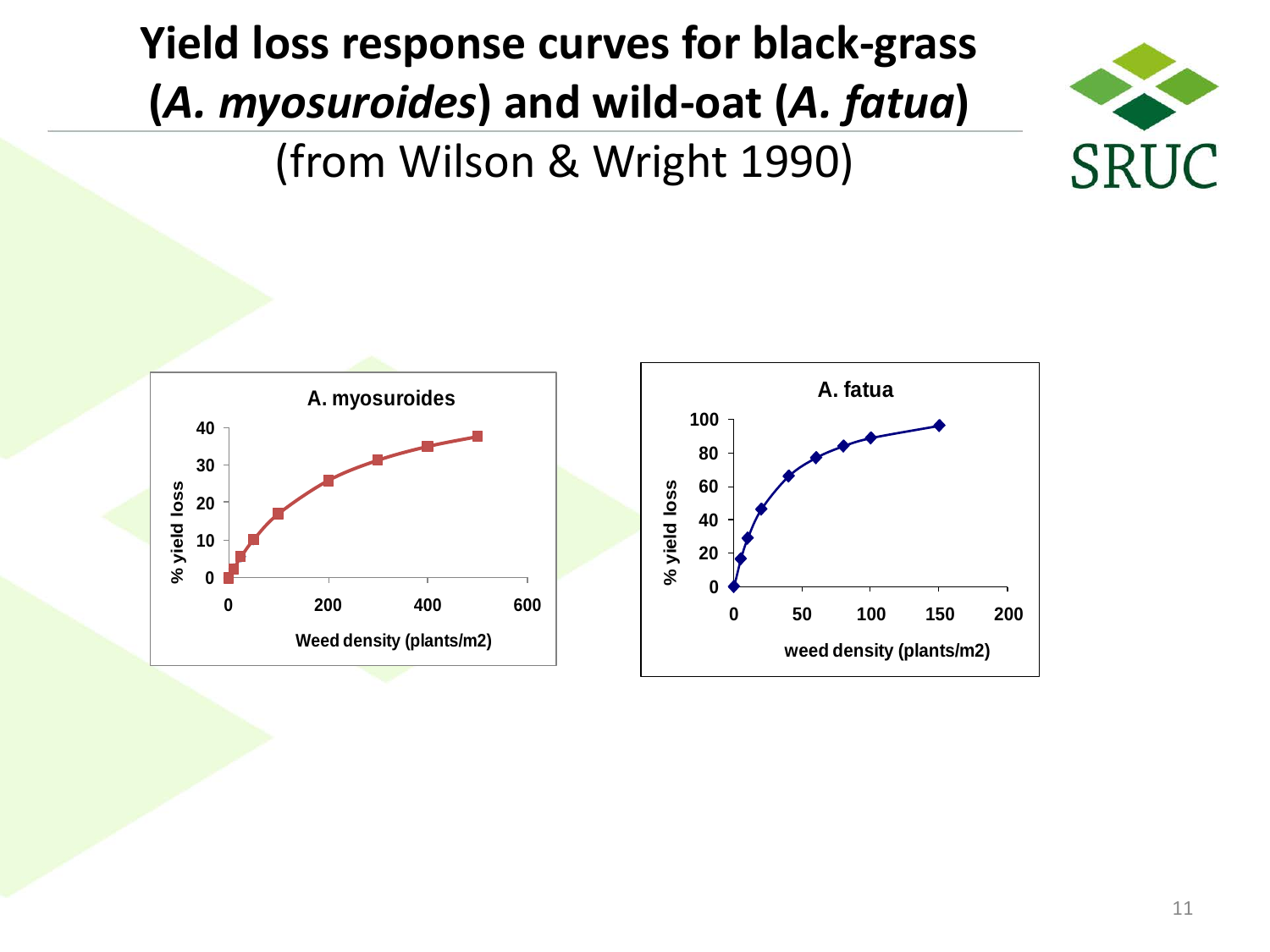### **The influence of stubble and winter cultivations on the number of** *A. fatua* **seedlings and seeds (in the soil) in**



| September stubble Winter<br>cultivation | cultivation | Seedlings/ $m^2$ | Seed/ $m2$ |  |
|-----------------------------------------|-------------|------------------|------------|--|
|                                         |             |                  |            |  |
| Yes                                     | Plough      | 156              | 256        |  |
| N <sub>o</sub>                          | Plough      | 80               | 138        |  |
| Yes                                     | Tine        | 221              | 283        |  |
| N <sub>o</sub>                          | Tine        | 110              | 56         |  |

**SRUC**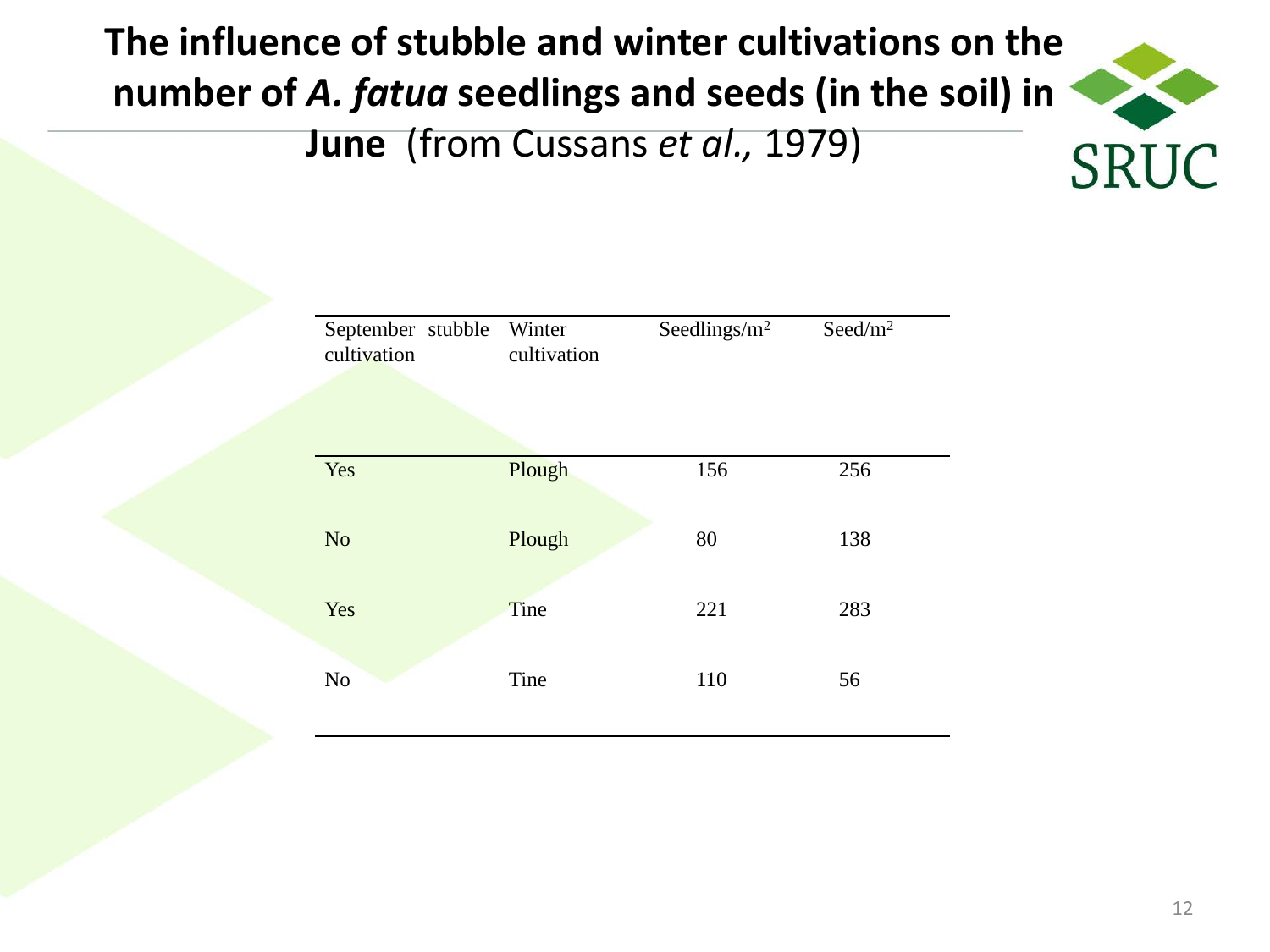Long term Black –Grass Trial, Lincolnshire S K COOK1, J H CLARKE1, Z S HUGHES2, S R MOSS2 the Sustainable Arable LINK (LK0923)





Managed - 2001 plough; 2002 shallow; 2003 delayed shallow tine, same drill date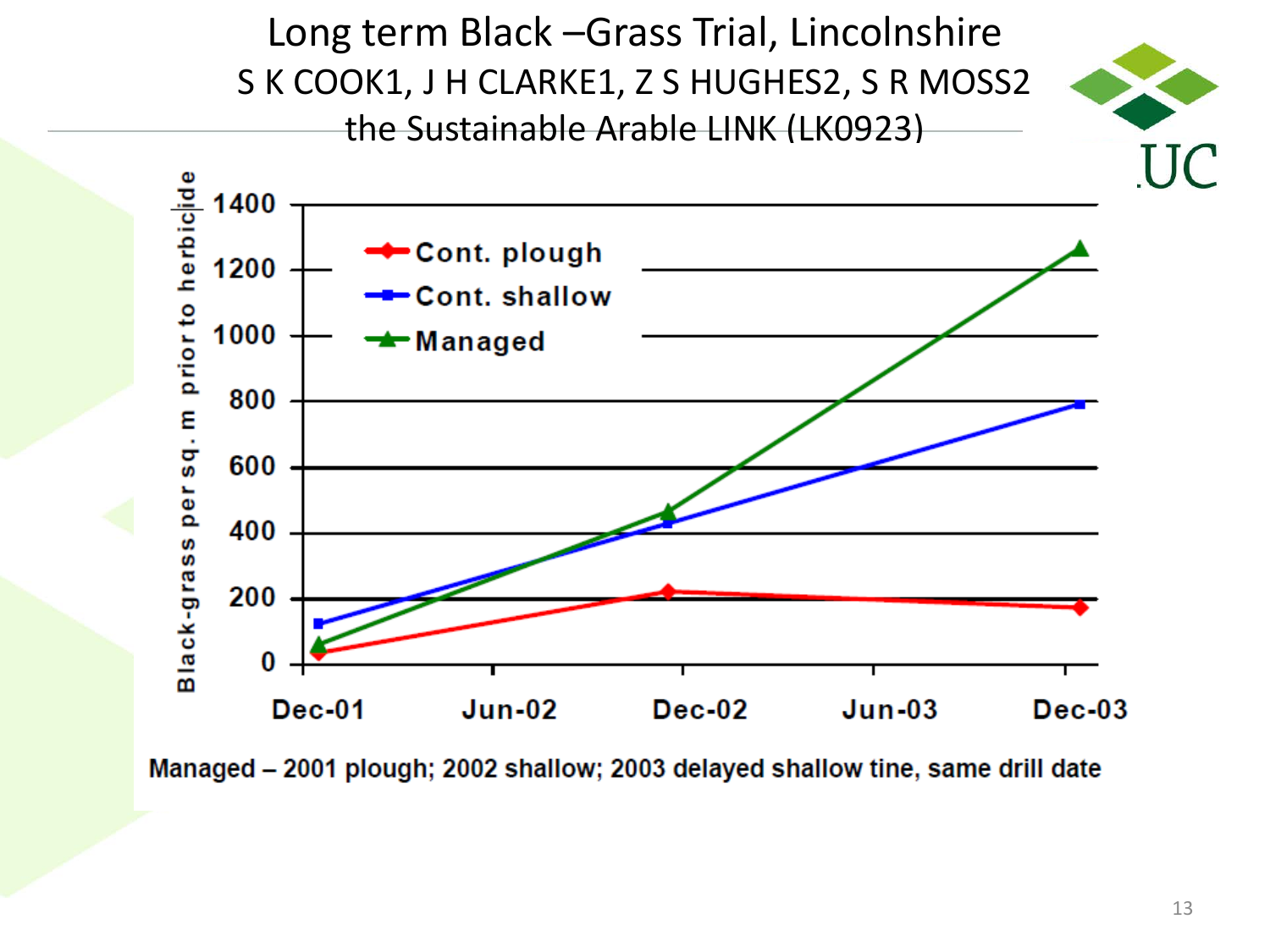SEERAD–funded reduced tillage trial in Midlothian 2002, (extract from SAC Technical note 580)



Table 1: Impact of reduced tillage treatment on weeds in winter wheat in trial in Midlothian. Not treated with herbicide. Weed number/m2 on 9 December 2002

|                    | Annual<br>meadow-<br>grass | Volunteer<br>oilseed<br>rape | Common<br>chickweed | Forget-<br>$me$ -not | Field<br>pansy |
|--------------------|----------------------------|------------------------------|---------------------|----------------------|----------------|
| Plough             | 548                        | 24                           | 44                  |                      | 36             |
| Reduced<br>tillage | 1168                       |                              | 544                 |                      | 0              |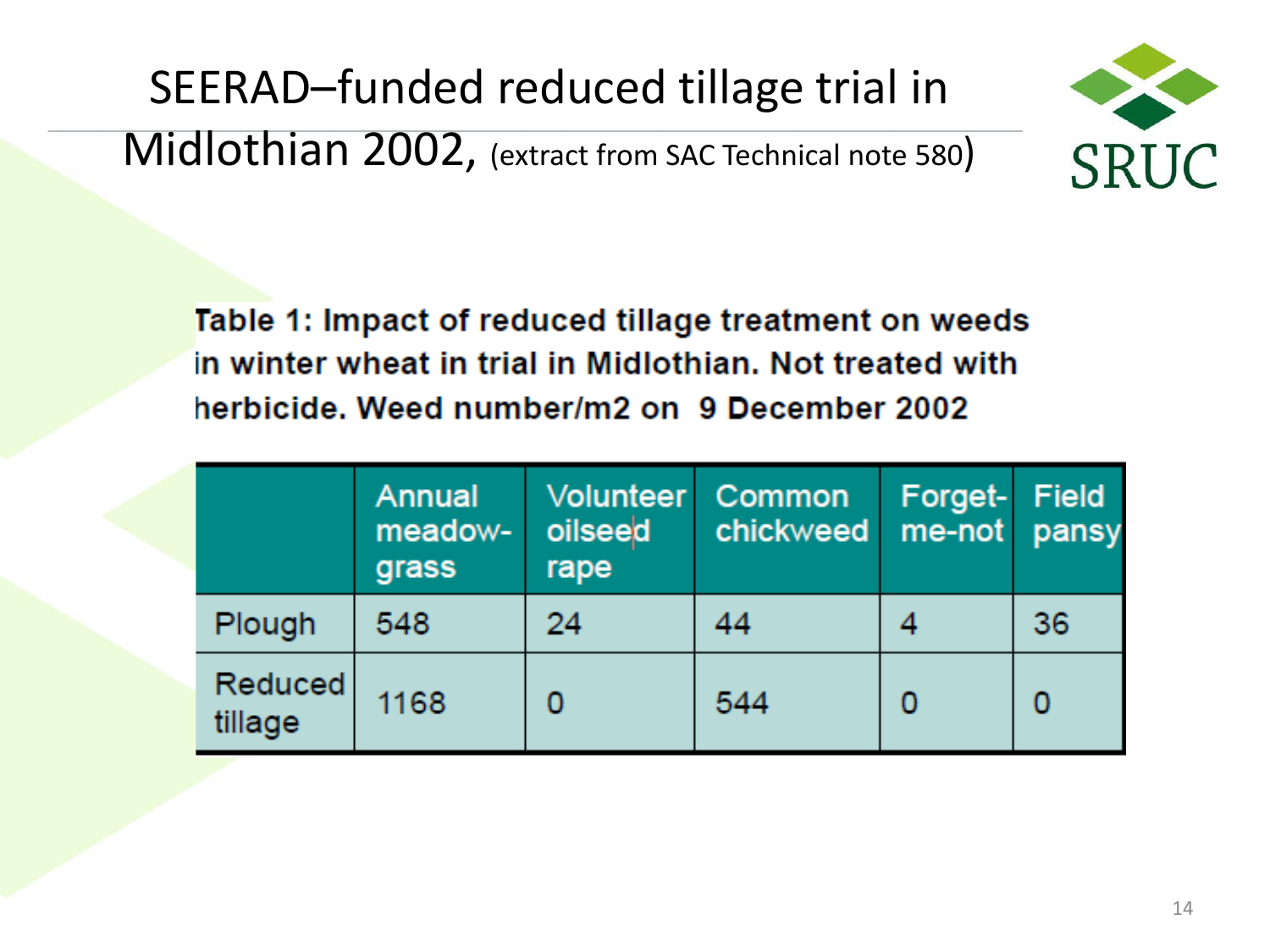SEERAD–funded reduced tillage trial in Midlothian 2002, (extract from SAC Technical note 580)



#### Table 3: % Eyespot on stem base

| Year            | 2002 | 2003 | 2004 | Average |
|-----------------|------|------|------|---------|
| Reduced tillage | 41.7 | 30.6 | 20.3 | 31      |
| Ploughed        | 39.0 | 35.6 | 32.6 | 37      |

#### Table 4: Impact of reduced tillage on crop yields (t/ha)

| Year            | 2002 | 2003 | 2004 | Average |
|-----------------|------|------|------|---------|
| Reduced tillage | 10.4 | 8.9  | 9.5  | 9.6     |
| Ploughed        | 8.9  | 9.1  | 8.2  | 8.7     |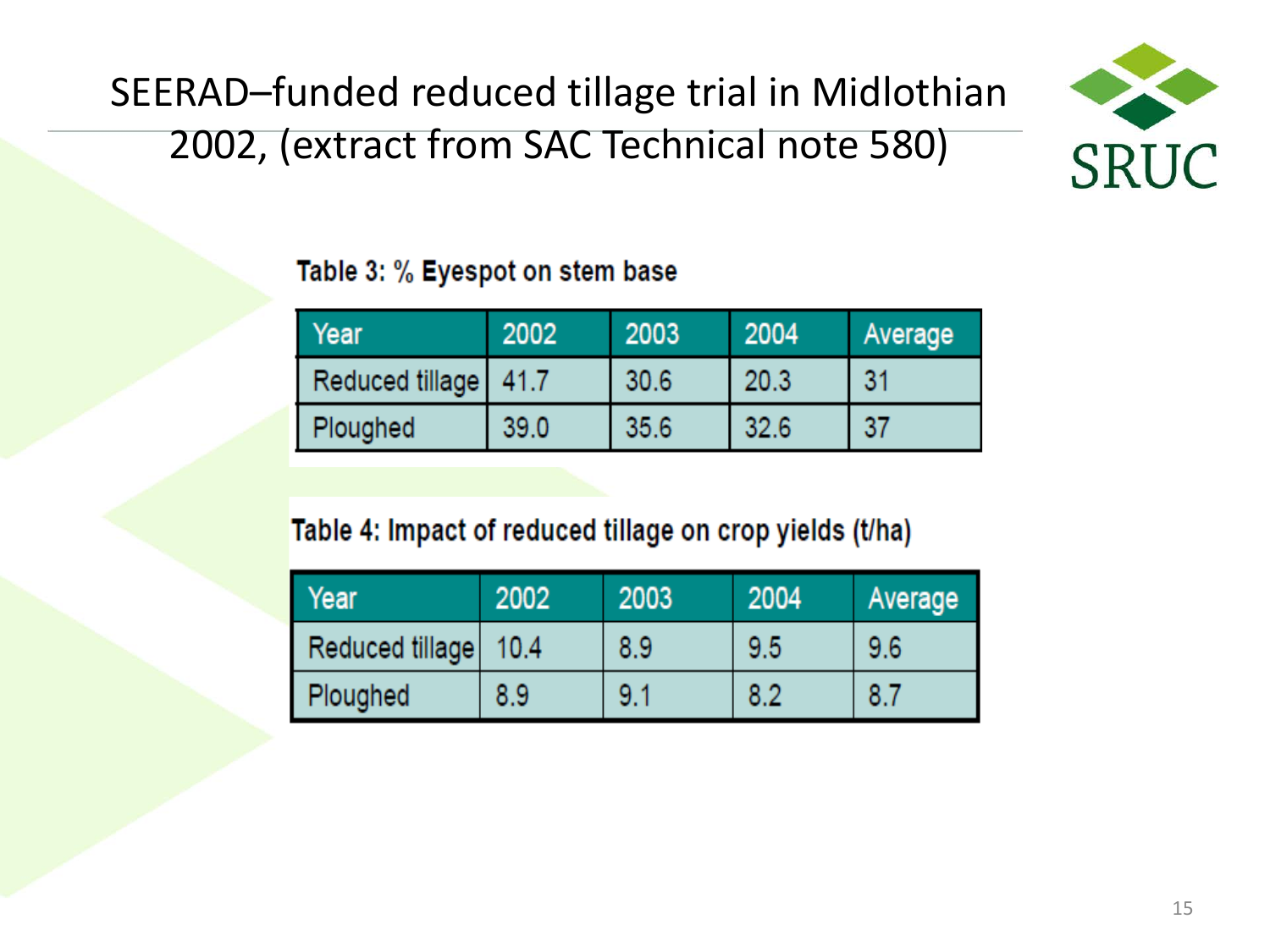# Back to this





Rotational ploughing reduces the risk of grass weeds by burying shed seeds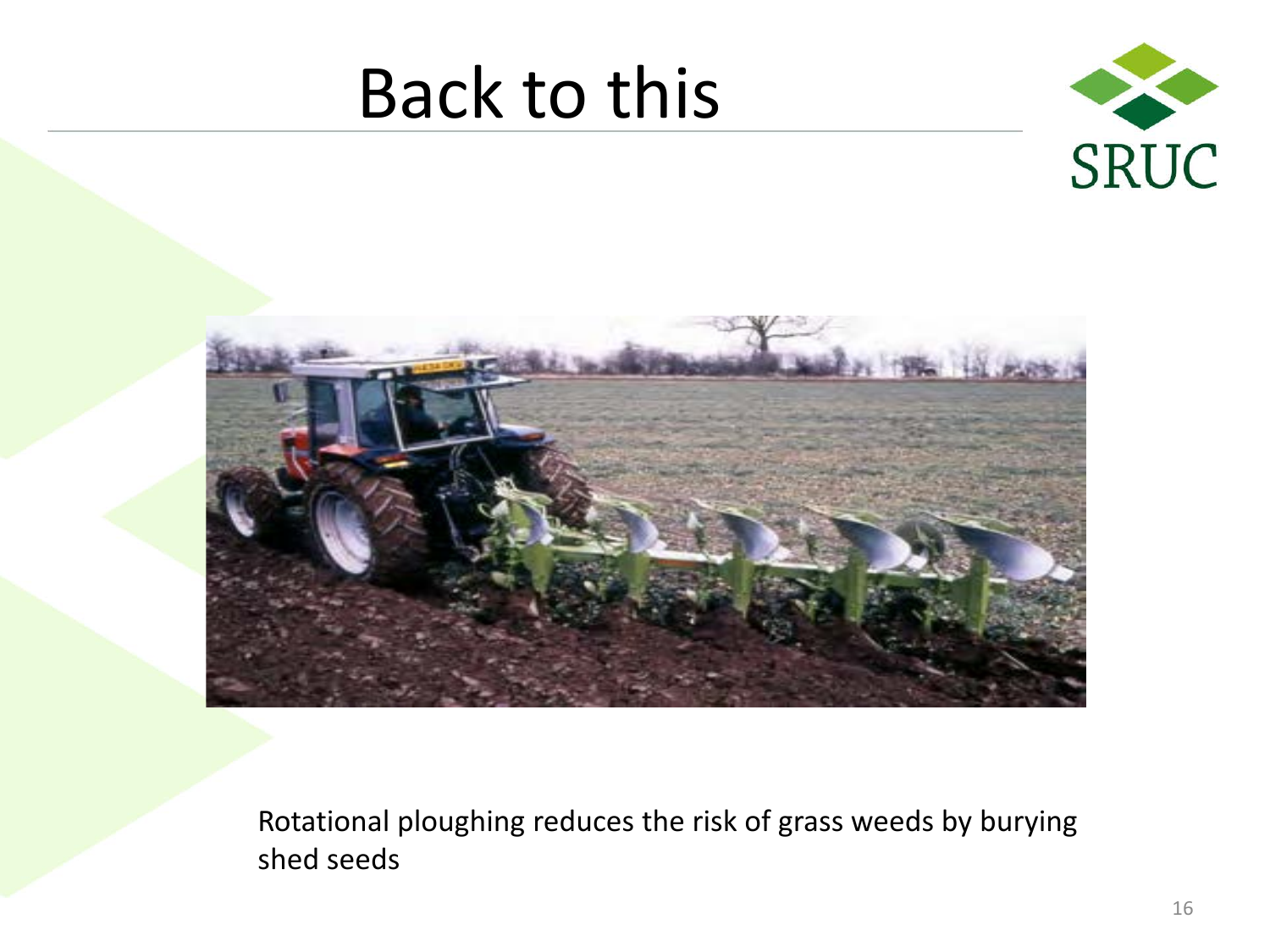

## How ploughing could fit in to a Rotation ?



 $WW =$  winter wheat  $WOSR =$  winter oilseed rape

Current practice

....... Suggested improvements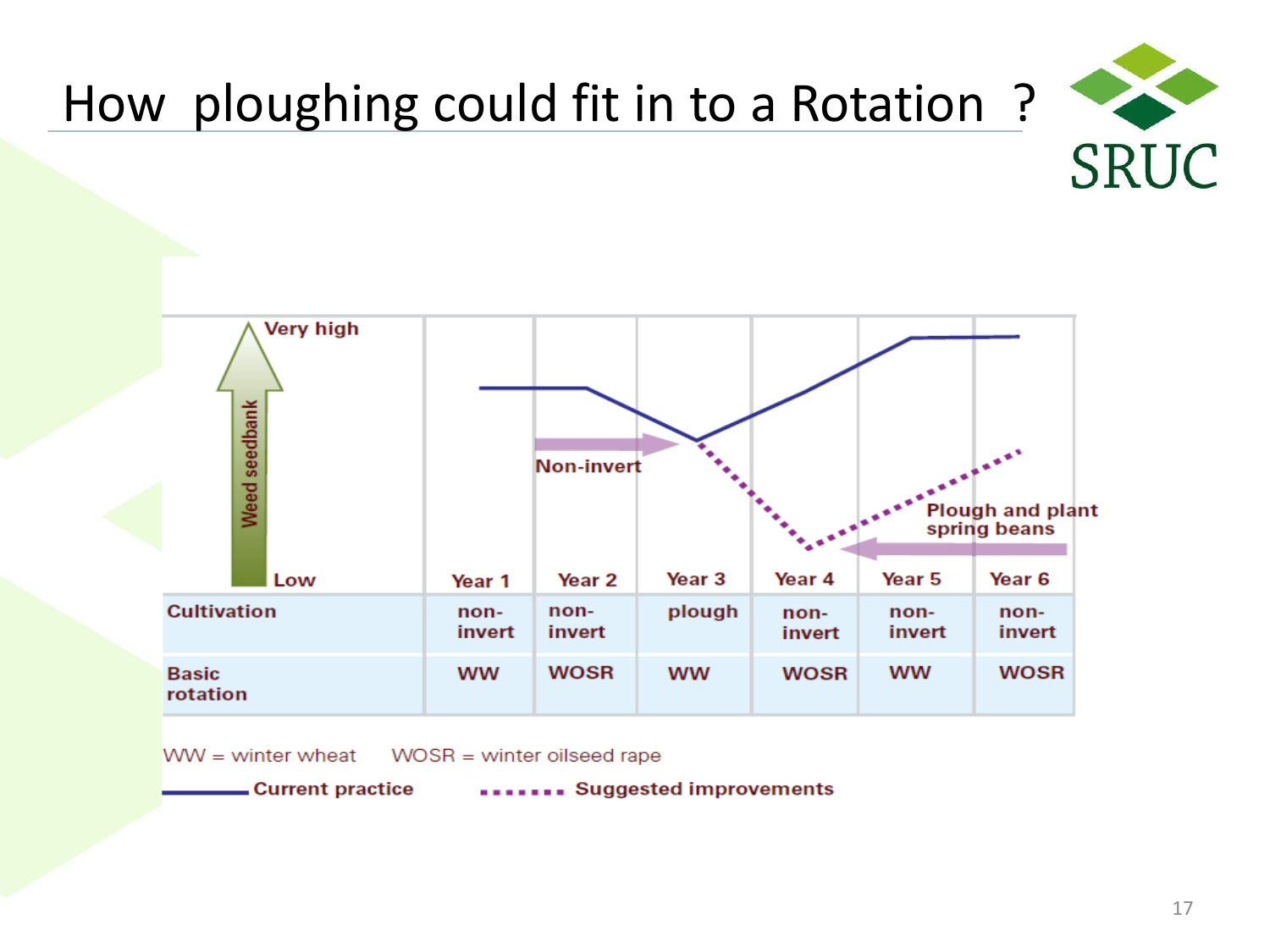

## Integrated Control Gives the best results !

Fig 2: An example of potential cumulative benefit of cultural control: sterile brome